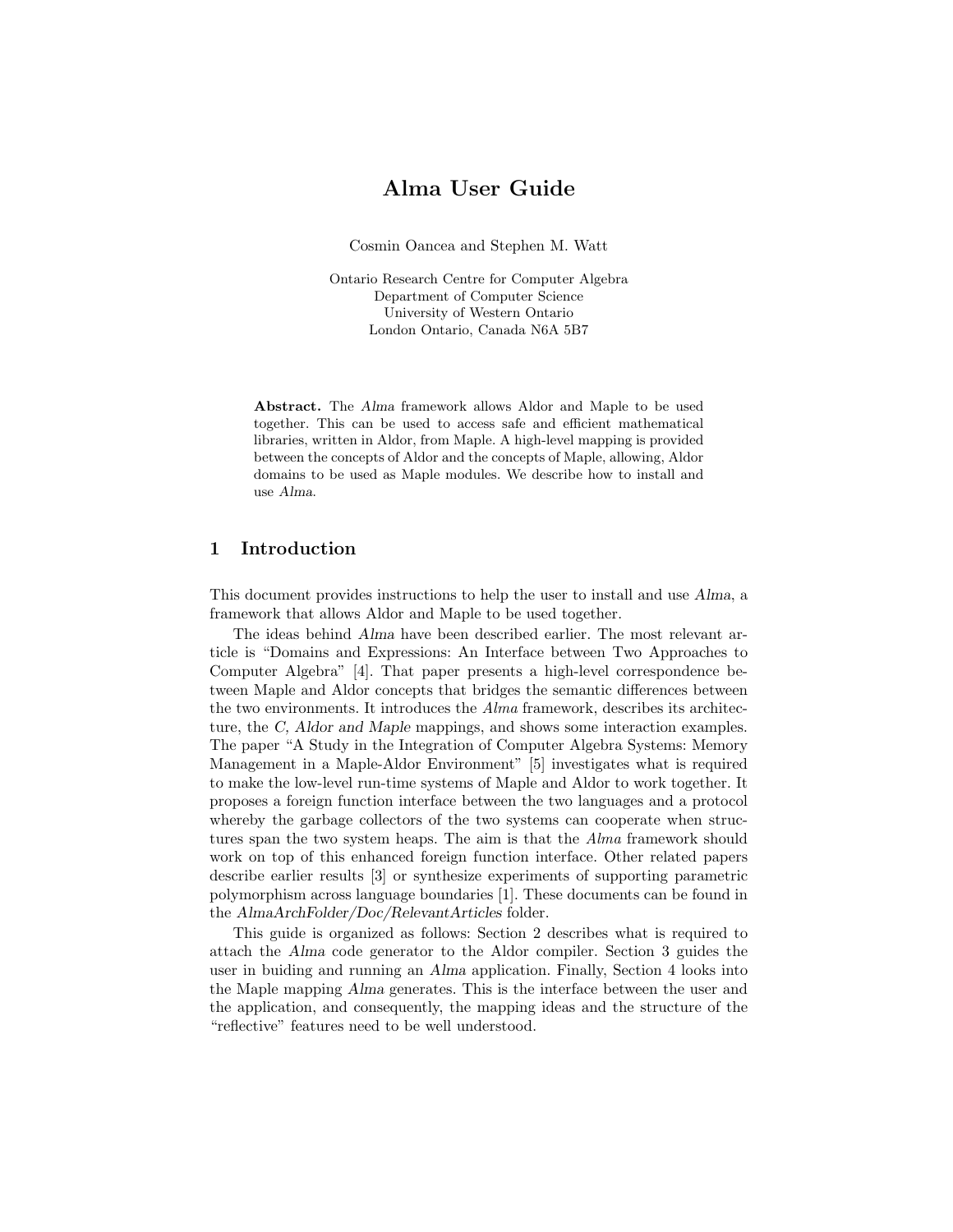## 2 Installation

We assume you have already downloaded the AlmaArchFolder.tar.gz file and uncompressed it:

\$ tar -zxvf AlmaArchFolder.tar.gz

To install Alma you need to take the following steps:

- 1. Install Maple [2] (www.maplesoft.com).
- 2. Install Aldor [6, 7] (www.aldor.org).
- 3. If you are using a version of Aldor before version 1.1, you must apply a bug fix to the compiler, as described in Appendix A.
- 4. Integrate the Alma code generator into the Aldor compiler, as described below.

To integrate the Alma code generator into the Aldor compiler:

• Copy the AlmaArchFolder/src/MapleInterop folder at the location that contains the Aldor compiler sources:

\$ cp -r AlmaArchFolder/src/MapleInterop \$ALDOR\_COMPILER/src/

- Copy the AlmaArchFolder/src/maplegen.h file at the location that contains the Aldor compiler sources:
	- \$ cp AlmaArchFolder/src/maplegen.h \$ALDOR\_COMPILER/src/
- Search the AlmaArchFolder/src/emit.c file to find the commented lines that contain the ALMA word:

```
$ grep "ALMA" AlmaArchFolder/src/emit.c
```
Follow the comments and do the proper modifications in the *emit.c* file of your Aldor compiler sources. In principle, you need to include the maplegen.h file (#include "maplegen.h") and to add the call:

genMapleStub(finfo, symes, macs);

as the first executable instruction of the emitTheSymbolExpr function.

- Rebuild the Aldor compiler: src\$ make
- Copy the folder AlmaArchFolder/src/AlmaBase somewhere. This folder contains the mappings for some very common Aldor domains such as String, Character, Integer, together with some "static" functionality of the Alma framework, such as system functions to construct basic type values: integer, strings, characters, polynomials. We shall assume the \$ALMA BASE environment variable points to that location. Compile the amaldorbase.as file:

\$ cd \$ALMA\_BASE; aldor -Fo amaldorbase.as}

This will generate the amaldorbase.o file.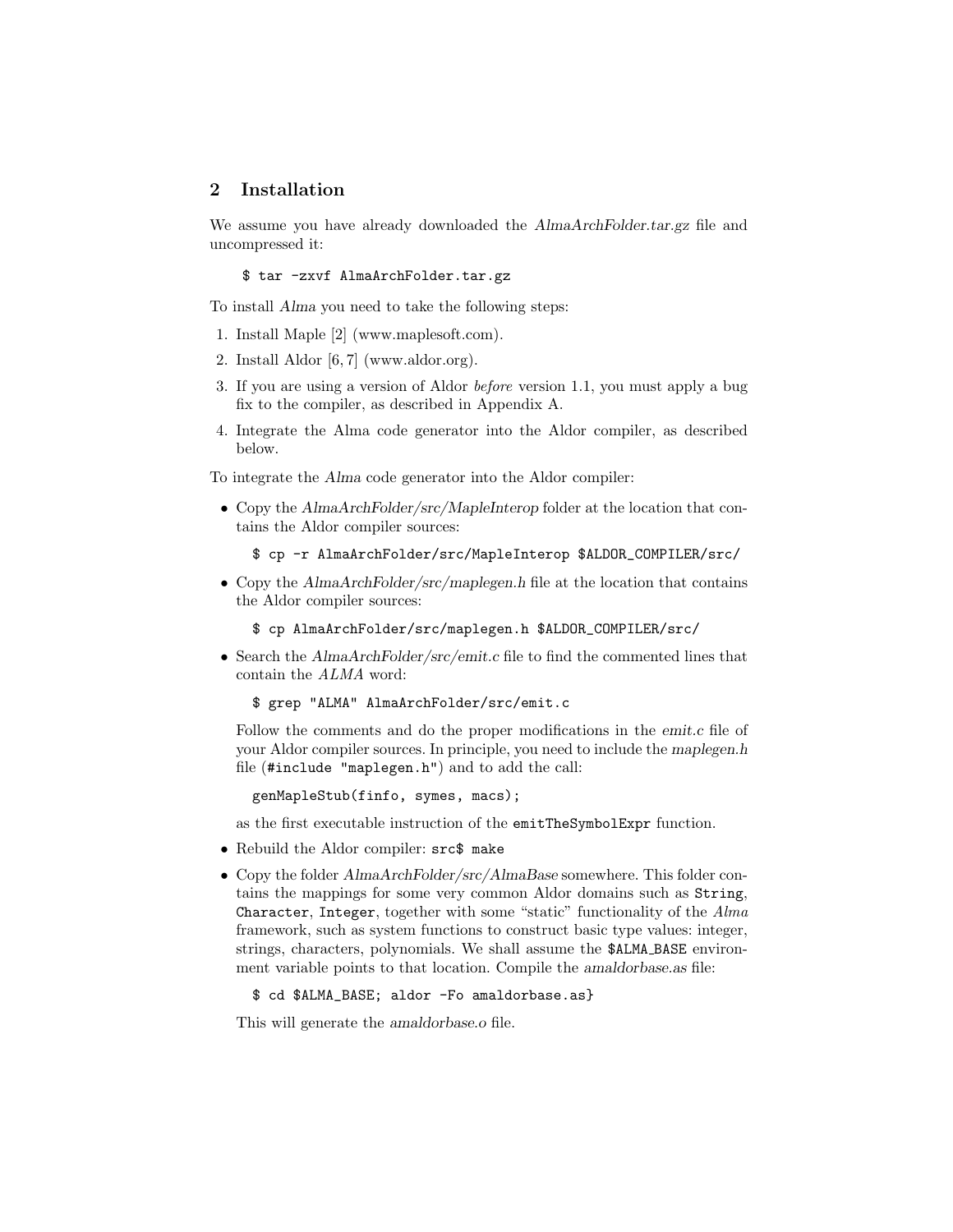## 3 Building an Example Alma Application

The Maple worksheet AlmaArchFolder/Tests/ComplexEg1/testingGcd.mw computes the greatest common divisor of two polynomials in the presence of regular chains. In order to achieve this, it accesses the functionality of Moreno Maza's library for triangular sets decomposition (part of Aldor's BasicMath library). This section describes the steps involved in buiding this Alma application.

- \$ cd AlmaArchFolder/Tests/ComplexEg1/
- Generate the Alma Aldor, C and Maple stubs that encapsulate the Basic-Math library exports found when parsing the testgcd.as file by running

```
$ aldor -Fasy -Y$BMROOT/lib -lbasicmath testgcd.as
```
where \$BMROOT is an environment variable that points to the Aldor Basic-Math library instalation directory.

• Open the atestgcd.as file for editing. Search for QuotientFieldCategory. Replace

```
QuotientFieldCategory(D) with QuotientFieldCategory(MALDORO_R)
 QuotientFieldCategory0(D) with QuotientFieldCategory0(MALDORO_R)
 CanonicalInjection(S) with CanonicalInjection(RationalNumber).
There are three places where you have to perform the substitutions above.
```
• Compile the Aldor stub:

\$ aldor -Fo atestgcd.as

- Compile the C stub:
	- \$ cc -I\$ALDORROOT/include -I\$MAPLE/extern/include -I\$ALMA\_BASE} \ -c ctestgcd.c} \newline

where **\$ALDORROOT** is the environment variable that points to the directory where Aldor is installed (see Aldor documentation), and similar for \$MAPLE. \$ALMA BASE has been defined in Section 2 (last paragraph/bullet).

• Link the Aldor and C stub together with the "static" Alma functionality:

```
$ cc -shared $ALMA_BASE/amaldorbase.o ctestgcd.o atestgcd.o} \
   -olibctestgcd.so -L$MAPLE/bin.IBM_INTEL_LINUX -L$ALDORROOT/lib \
   -L$BMROOT/lib/ -lmaplec -lbasicmath -laldor -lfoam -lm
```
This will create the libctestgcd.so library.

• Open the testingGcd.mw worksheet: \$ xmaple testingGcd.mw&. The worksheet uses the helper file mtestgcdwrap.mpl. See [4] for details. In mtestgcdwrap.mpl modify the ALMA library variable to point to the right location. Also read the static Alma Maple wrapper from \$ALMA\_BASE (line 6). Now you can run the worksheet.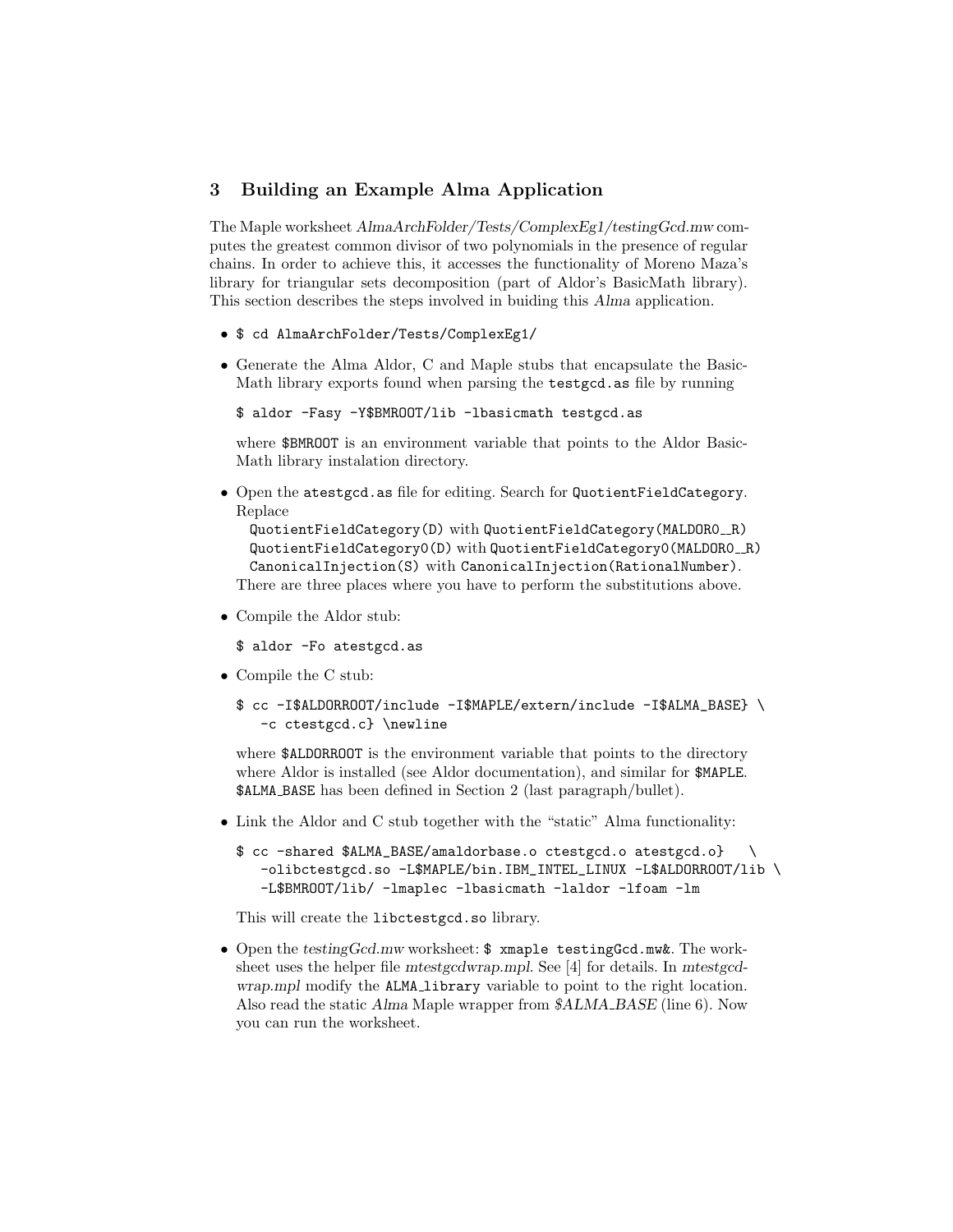### 4 Alma bindings for Maple

This section discusses some of the ideas involved in the Maple mapping. We assume your current directory is the one in which you have uncompressed the AlmaArchFolder.tar.gz file. Type:

\$ cd AlmaArchFolder/Tests/SimpleEg1 \$ aldor -Fasy -Y\$BMROOT/lib -lbasicmath MapleTest.as

This will generate three files: aMapleTest.as, cMapleTest.c and mMaple-Test.mpl. These are the Aldor, C and Maple Alma-mappings corresponding to the MapleTest.as input file. The C and Aldor mappings are straight-forward. An Aldor function f is mapped to a function that returns a pointer to the f function. An Aldor domain/category, or a domain/category-producing function, or a constant is mapped to a function that when called will return the category/domain or constant as a pointer. The C stub is responsible to call the Aldor wrapper function. If the export is a function then it also gets the closure of the desired function and call it through the Aldor-C low-level foreign function interface. The remainder of this section concentrates on the structure of the Maple stub (mMapleTest.mpl).

Start by compiling the MapleTest.as file:

#### \$ aldor -Fasy -Y\$BMROOT/lib -lbasicmath MapleTest.as

Take a look at the generated mMapleTest.mpl file, which represents the Maple stub. The Maple-mapping is hierarchical: The MapleTest module encapsulates the ModuleA, PolynomialA, MyCat1, MyDom1 exports, which are themselfs modules or functions that produce modules. The Polynomial $A(\ldots)$  and MyDom1 modules correspond to the Aldor domains with the same names. Applying the PolynomialA function on a valid coeffcient ring generates a module that exports at its turn the functionality defined in the Aldor input file MapleTest.as: the Q constant of type MyCat1, four functions named coerce and one named ff.

The mapping separates the exports of a domain into constants, which are placed in the CTS module, and functionals, which are placed in the FCTS module (see the PolynomialA(...) module). The same is true for the outermost module, in our case MapleTest. This separation ensures that no naming problems appear. For example in Aldor it is legal to have a function and a constant sharing the same name, but if not for this separation, the Maple names would clash. However, except as we have mentioned, all the names are exported by the given module and they do not have to be directed through the CTS/FCTS modules: PolynomialA:-ff and PolynomialA:-FCTS:-ff are identical and the same holds for PolynomialA: -Q and PolynomialA: -CTS: -Q.

Look at the implementation of the coerce export of the PolynomialA:-FCTS module. If the first argument is the string "AlmaHelp" then the function will just display static information related to what this export does and how it is supposed to be used (see Figure 1). Otherwise the body of the coerce export is composed from four if expressions. Each corresponds to one of the coerce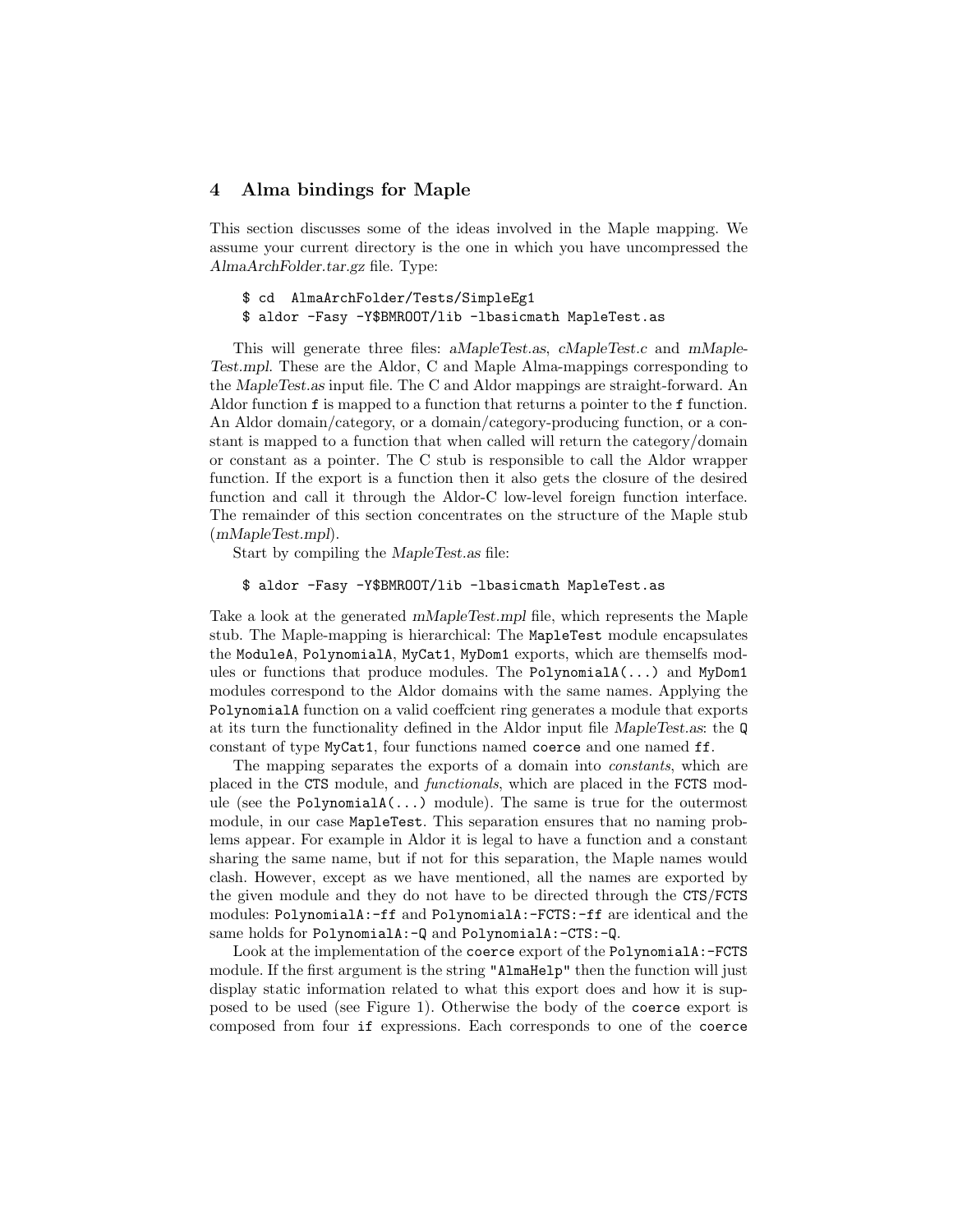```
print("Context: PolynomialA(MALDOR0__R : Ring); ");
print("Candidate: coerce: (MALDOR0__R) -> (PolynomialA(MALDOR0__R))");
print("Comment: coerces an element of the ring to a poly");
print("Candidate: coerce: (String) -> (PolynomialA(MALDORO__R))");
print("Comment: coerces a String element to a poly");
print("Candidate: coerce: (Integer) -> (PolynomialA(MALDOR0__R))");
print("Comment: coerces an Integer element to a poly");
print("Candidate: coerce: (MALDOR0__R) ->
                          (MALDOR0__R, PolynomialA(MALDOR0__R))");
print("Comment: receives as arg an elem of the ring
                 and returns an elem of the ring and a poly");
```
Fig. 1. Helper information for the MapleTest:-PolynomialA:-coerce export

exports of the PolynomialA Aldor domain. This is how Aldor's overloading is supported in Alma: by concatenating the implementations and employing run-time tests to determine which is the correct code to be executed. The expression type(args[1], maldorTypeCheck(String)) will return true if and only if the first argument of the function has the Alma-type String. Similarly type(args[1], maldorTypeCheck(args4[1, 3] )) will return true if and only if the first argument of the function is a value of the ring type of the PolynomialA domain (the parameter of the PolynomialA function).

Look now at the signatures of the first and last coerce exports of the PolynomialA Aldor domain. They are identical if excluding the return types. This is of course legal in Aldor since the type-inference will disambiguate the call. However, in order to support this in our Maple mapping, we ask the user to send an extra parameter in these cases: a list containing the return types of the desired function. For example, if the test type(["t", args[2, 1]], maldorTypeCheck(Info:-ALMA self)) succeeds the first coerce function will be called: the one that returns a value of PolynomialA(R) Alma-type.

Figure 2 shows the Maple code that calls the C stub. The Alma getClosure call returns the Alma-object corresponding to the current function. The first parameter is the name of the C function that achieves this, the second is the domain parameters, the third and fourth parameters indicate the indexes in the Info:-ALMA GenExports export where the meta-information corresponding to this function is to be found. The intent was that the Alma getClosure function should use the Maple support for caching (option remember), such that the C and Aldor mapping involved in returning the closure of this function are called only once. (The Aldor-Maple garbage collector synchronization is not yet integrated in the Alma framework, so the closures are not cached yet.) The Info:-ALMA GenExports array is filled lazily, as needed, through a call to Info:-ALMA printExports[ind fc, ind](). This is because Aldor do-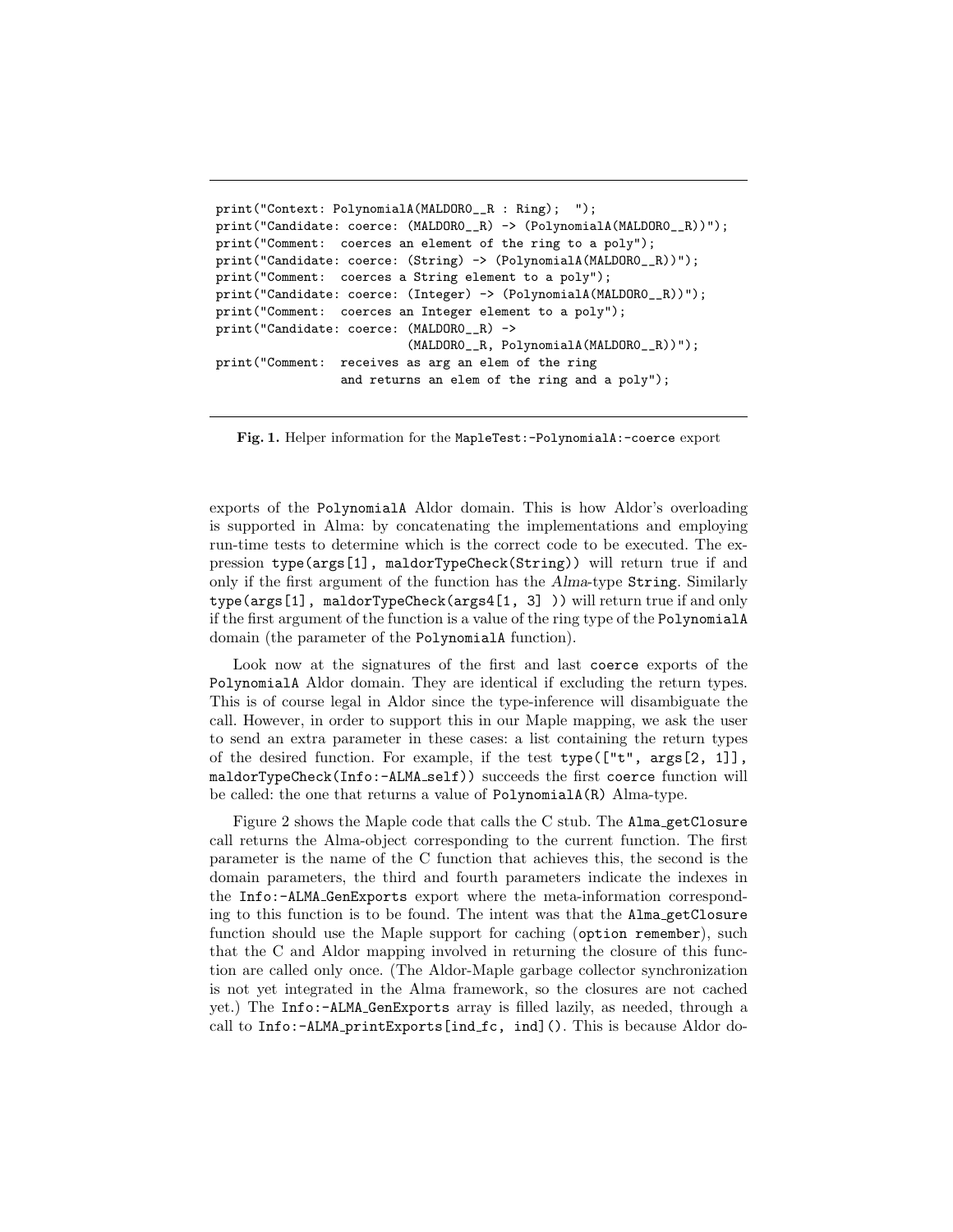```
cached_clos := 'Alma_getClosure'(Info:-ALMA_GenExports[2, 2, 5],
                                 Info:-ALMA_GenExports[2, 2, 9], 2, 2);
tmp_fct := define_external('coerce_3PolynomialAALMA13',
                           'MAPLE',LIB="./libcMapleTest.so"):
ret := tmp_fct( cached_clos[2],
        write_ret_MALDOR_map(lst->lst[2], [args]), [Info:-ALMA_self] );
```
Fig. 2. Maple mapping calling the C stub

mains may encapsulate hundreds of exports, but the Maple user will probably only use a few of them.

The usage of the export meta-information array Info:-ALMA GenExports and of the Alma getClosure function allows some flexibility: for example methodbased recompilation with type-inlining, and incremental export-information filling. The first argument uniquely identifies the desired closure-object, so the Maple option remember will always return the correct closure object.

The define external call in Figure 2 returns an interface to the C function that handles the closure invocation (tmp fct). Finaly the tmp fct is called: the first argument is the pointer to the Aldor closure, then the Aldor objects on which the closure is to be called, and finally the Alma-type for the return(s). Note that the index 2 in an Alma-object is exactly the Aldor pointer/object (see [4]).

Method level recompilation and closure caching are two features that are not supported in the current implementation. The first can be serviced at the Maple level by static code, but since we have not yet found an example where this yields a speed-up, we left it un-implemented. The second is easy to implement: just add option remember to all Alma getClosure functions as soon as the Maple-Aldor garbage collectors are synchronized.

One may reduce the size of the C stub by shrinking down the number of C functions that call Aldor closures. In principle you need one function for distinct pair of arguments number, returns number.